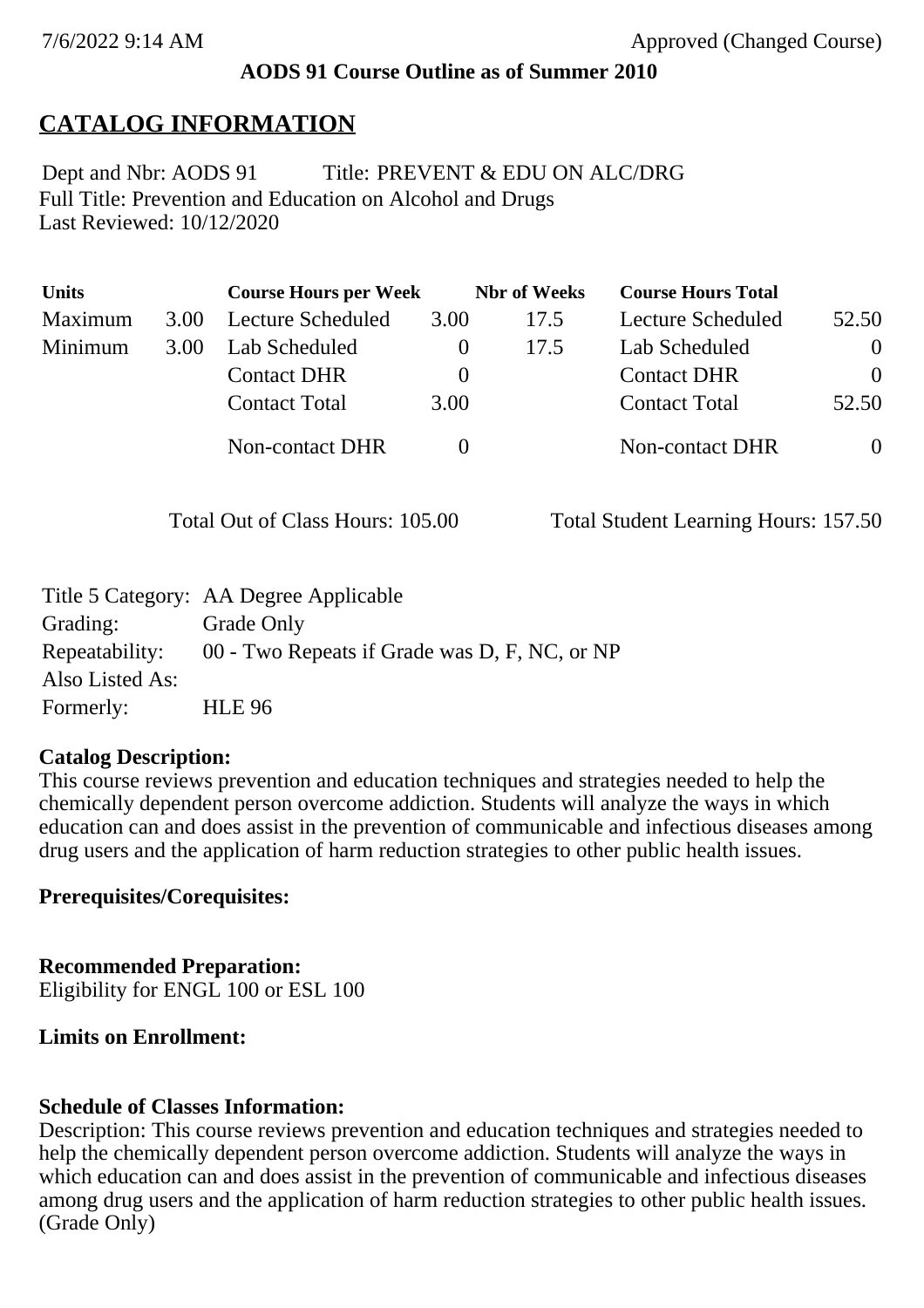# **ARTICULATION, MAJOR, and CERTIFICATION INFORMATION:**

| <b>AS Degree:</b><br><b>CSU GE:</b> | Area<br><b>Transfer Area</b> |            |             | Inactive:<br>Effective:<br>Effective:<br>Inactive: |           |
|-------------------------------------|------------------------------|------------|-------------|----------------------------------------------------|-----------|
| IGETC:<br><b>Transfer Area</b>      |                              |            |             | Effective:                                         | Inactive: |
| <b>CSU Transfer: Transferable</b>   |                              | Effective: | Spring 2002 | Inactive:                                          |           |
| <b>UC</b> Transfer:                 |                              | Effective: |             | Inactive:                                          |           |

**CID:**

### **Certificate/Major Applicable:**

[Both Certificate and Major Applicable](SR_ClassCheck.aspx?CourseKey=AODS91)

## **COURSE CONTENT**

### **Outcomes and Objectives:**

Upon completion of this course, the student will be able to:

- 1. Identify and explain the obligations of the addiction professional to participate in prevention as well as treatment.
- 2. Describe factors that increase the likelihood for an individual, community, or group to be at-risk for, or resilient to, psychoactive substance use disorders.
- 3. Identify issues of cultural identity, ethnic background, age, and gender, in prevention, treatment, and recovery.
- 4. Describe warning signs, symptoms, and the course of substance abuse disorders.
- 5. Describe how substance abuse disorders affect families and concerned others.
- 6. Identify and explain the common characteristics of adult children of substance abusers.
- 7. Explain the concept of codependency as an adaptive pattern for children/adults raised in a dysfunctional family.
- 8. Explain the concept and practice of harm reduction, using local examples if available.
- 9. Describe the continuum of care concept and resources available in the community.
- 10. Describe the basic principles and philosophy of prevention, treatment, and recovery.
- 11. Describe the health and behavior problems related to substance abuse.
- 12. Describe life management skills.

### **Topics and Scope:**

- I. Introduction and overview
	- A. Definitions and overview of prevention
	- B. History of ATOD (alcohol, tobacco and other drugs) prevention
	- C. Relationship between prevention, intervention, and treatment
	- D. Relationship of the counselor to the client in prevention
	- E. National Prevention Programming (NPP); goals, resources, leadership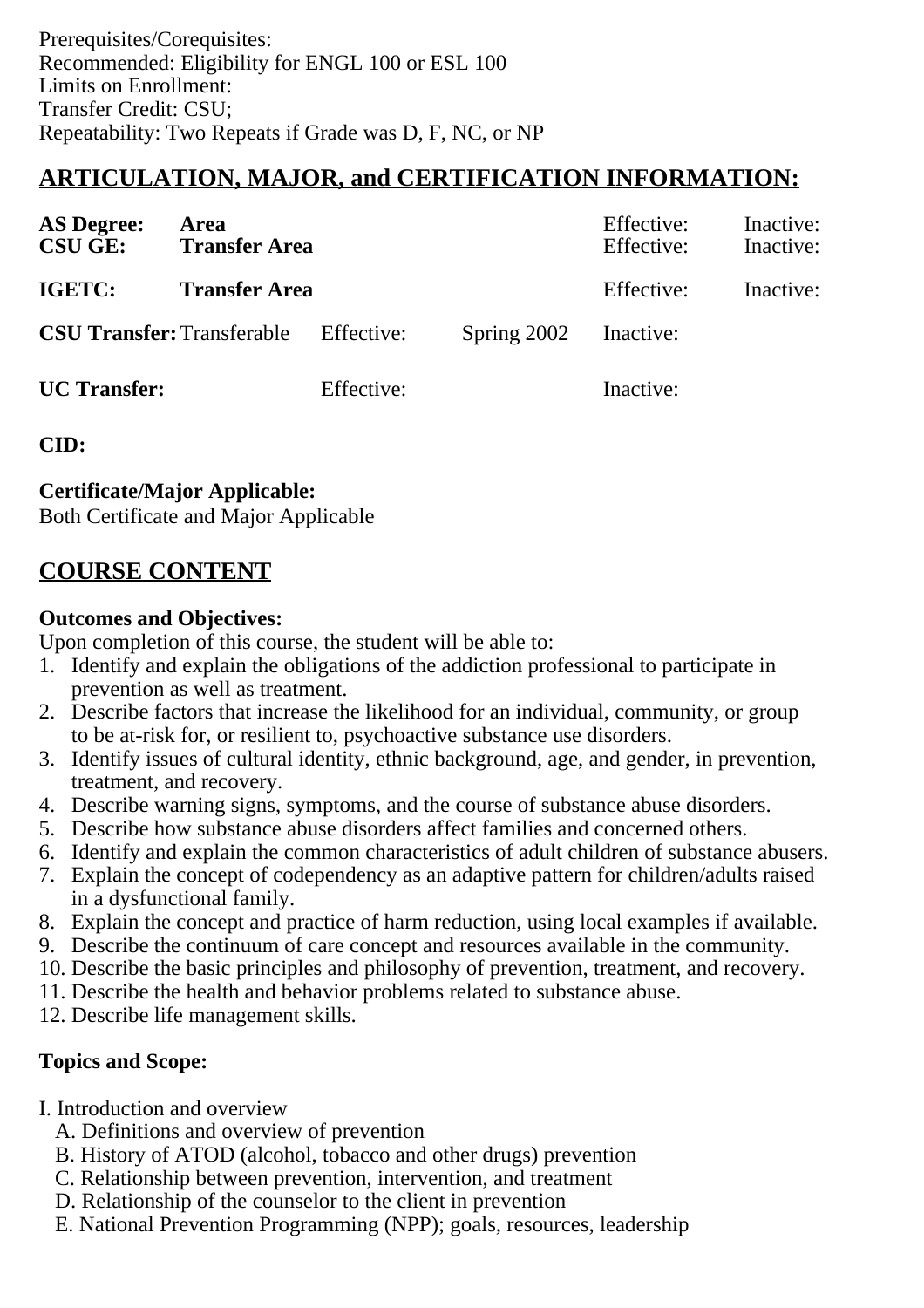- F. State of California framework for prevention
- G. Availability of services in the area of prevention
- II. Relapse prevention
	- A. Advertising and marketing to ethnic minorities, youth and women
	- B. Co-dependent behavior of client and family members
	- C. Harm reduction in relapse prevention
	- D. Celebrated special cultural events sponsorship/politicized (Cinco de Mayo and Juneteenth)
	- E. ADP's (County Department of Alcohol and Drug Programs) prevention plan
	- F. Community organizing/police partnership programs
	- G. Treatment care and goals in the community
	- H. Alcohol free events and reducing sale to minors
	- I. Transmission and prevention
		- 1. HIV/AIDS
		- 2. TB
		- 3. STD's
		- 4. Hepatitis and other infectious diseases
- III. Relapse education planning
	- A. Environmental model
	- B. School based prevention models
	- C. Describe life management skills: relaxation, communication, assertiveness, refusal skills
	- D. Minnesota models
	- E. Treatment models: Alcoholics Anonymous (AA), Narcotics Anonymous (NA), and ALANON

### **Assignment:**

Assignments:

1. Reading Assignments:

Students will be required to read at least forty pages each week. The instructor will assign additional reading from journals during the semester.

- 2. Writing Assignments:
- a. One to two 5 page critiques of prevention plans on subjects designated by the instructor.
- b. Two 3 page papers analyzing the efficacy of drug prevention and education programs in Sonoma County and the State of California.
- 3. Oral Presentations:

Students will present one oral report from a visit to a drug education or prevention program. 4. Exams:

Students will be given a midterm and final exam, and at least two short exams on material covered in class. Midterm and final will include essay questions.

### **Methods of Evaluation/Basis of Grade:**

**Writing:** Assessment tools that demonstrate writing skills and/or require students to select, organize and explain ideas in writing.

Written homework, visit reports, written critiques, written analyses

Writing  $30 - 60\%$